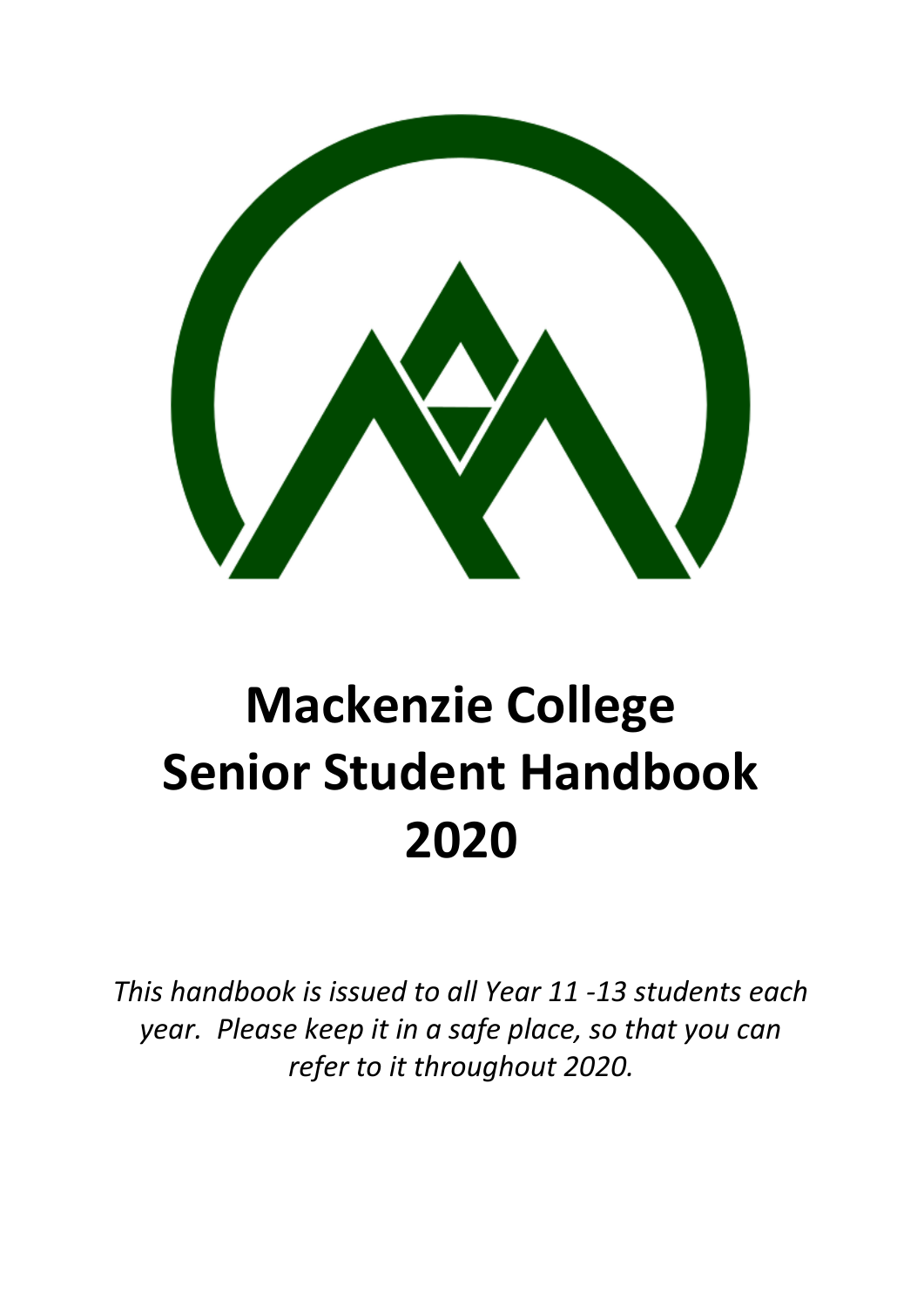### **Contents**

|                                                   | Page |
|---------------------------------------------------|------|
| Introduction                                      | 3    |
| <b>NCEA</b>                                       | 4    |
| <b>Endorsed Certificates and Courses</b>          | 4    |
| <b>University Entrance</b>                        | 5    |
| <b>Fees and Financial Assistance</b>              | 5    |
| Scholarship                                       | 5    |
| <b>UE Approved Subjects</b>                       | 6    |
| <b>Course Information</b>                         | 7    |
| <b>Changing Subjects</b>                          | 7    |
| <b>Special Assessment Conditions</b>              | 7    |
| Assessment Procedures - Internal Assessments      | 8    |
| Feedback on Achievement                           | 8    |
| Confidentiality                                   | 8    |
| <b>Missed Assessments</b>                         | 8    |
| Resubmission and Further Assessment Opportunities | 9    |
| <b>Assessment Expectations</b>                    | 10   |
| Misconduct and Plagiarism                         | 10   |
| Appeals                                           | 10   |
| Appeal & Missed/late Assessment Application       | 11   |
| Assessment Procedures - External Assessments      | 12   |
| 2020 NCEA Examination Timetable                   | 12   |
| <b>Derived Grades</b>                             | 12   |
| <b>Reviews and Reconsiderations</b>               | 12   |
| <b>Study and Student Support</b>                  | 13   |
| <b>NCEA</b>                                       | 13   |
| <b>NCEA Apps</b>                                  | 13   |
| <b>Study and Homework</b>                         | 13   |
| <b>Study Facilities</b>                           | 14   |
| Guidance                                          | 14   |
| <b>Student Monitoring and Mentoring</b>           | 14   |
| Careers                                           | 14   |
| Awards and Scholarships                           | 15   |
| <b>Testimonials and References</b>                | 17   |
| <b>Testimonials</b>                               | 17   |
| University Halls of Residence Applications        | 17   |
| General Information and Important Rules           | 18   |
| Seniors as Leaders                                | 18   |
| <b>Student Vehicles</b>                           | 18   |
| <b>General Guidelines</b>                         | 18   |
| Tips for staying motivated                        | 20   |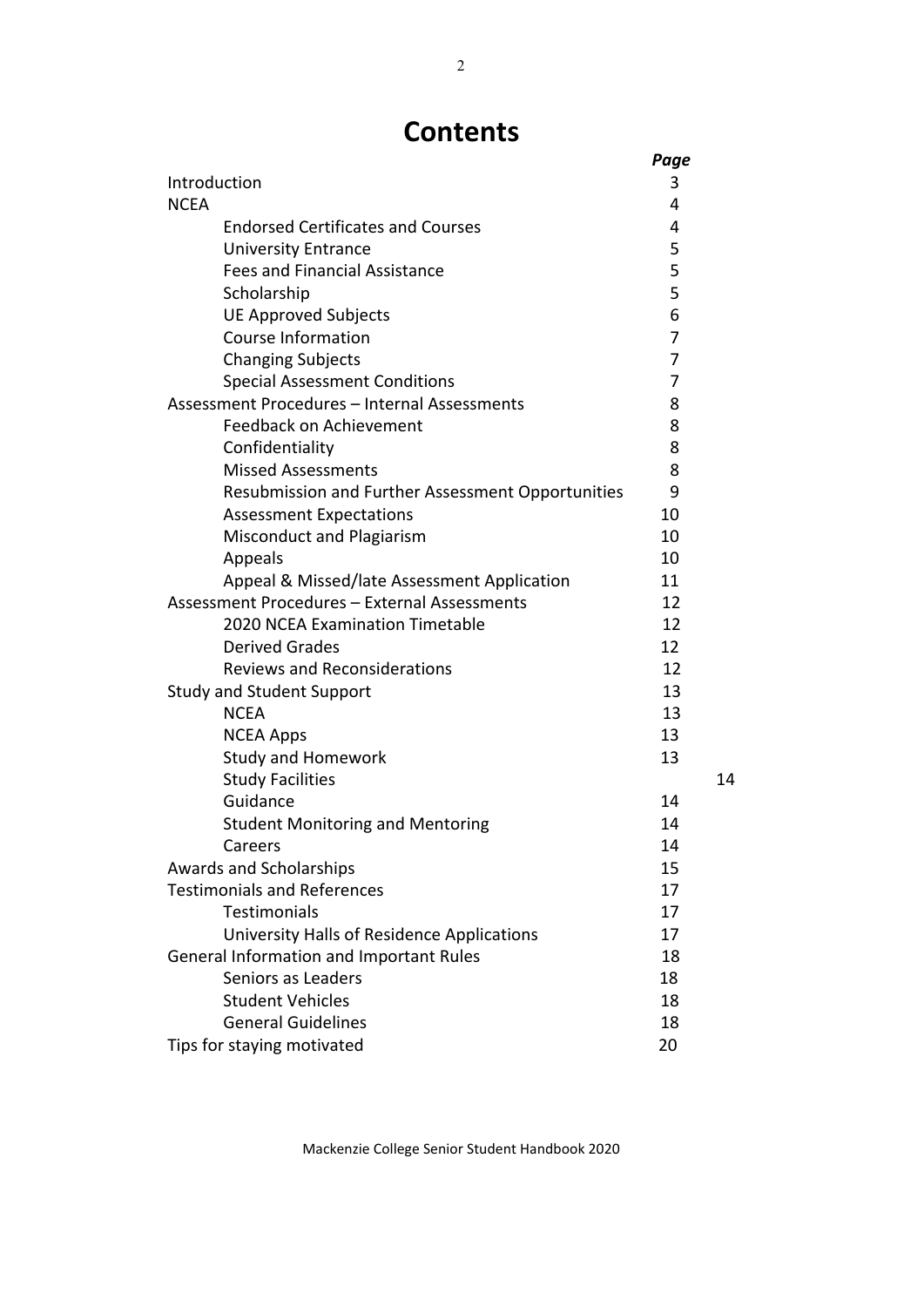## **Introduction**

Welcome to the 2020 school year. We wish you a very successful and enjoyable year. There is a strong emphasis on high achievement for Mackenzie students and you are expected to achieve your potential.

This booklet is a guide for you and your parents/caregivers. It aims to help you understand the many features of NCEA and your role as a senior student. It outlines your rights and responsibilities with regard to learning and assessment, explains important rules and regulations and covers some other information, including the processes for awarding academic prizes and scholarships.

There are very clear guidelines for schools to use in all aspects of assessment for Y11 -13 students. NZQA (The NZ Qualifications Authority) has overall responsibility for this and the person you should contact with questions or problems at school is Mrs Susan Fox.

This booklet is to be used in combination with subject assessment statements distributed by your teachers and the student planner. It is expected that you are familiar with its contents and will keep it available for reference for the whole school year.

#### **Very important websites**

NZQA HYPERLINK "http://nzqa.govt.nz/ncea/index.html" http://nzga.govt.nz/ncea/index.html This site provides

- the details of each standard that you are assessed for
- past exam papers, answers, exemplars and examiners reports
- exemplars of student work for internally assessed standards
- your learner login for checking your achievement record, ordering certificates and applying for reviews and reconsiderations
- other relevant information like the NCEA exam timetable

#### **STUDY IT** HYPERLINK "http://www.studyit.org.nz/studyandexam/study.html" http://www.studyit.org.nz/studyandexam/study.html

This is a great site which provides information to assist students who are studying NCEA Mathematics, Science, and English. You can find what you need to know, contact subject teachers, and get encouragement from other students. This site provides links to NZQA and TKI.

#### HYPERLINK "http://www.tki.org.nz/" http://www.tki.org.nz/ **TKI**

This site has information about education in NZ. The NCEA pages include samples of internal assessment (Achievement Standards only) tasks and assessment schedules.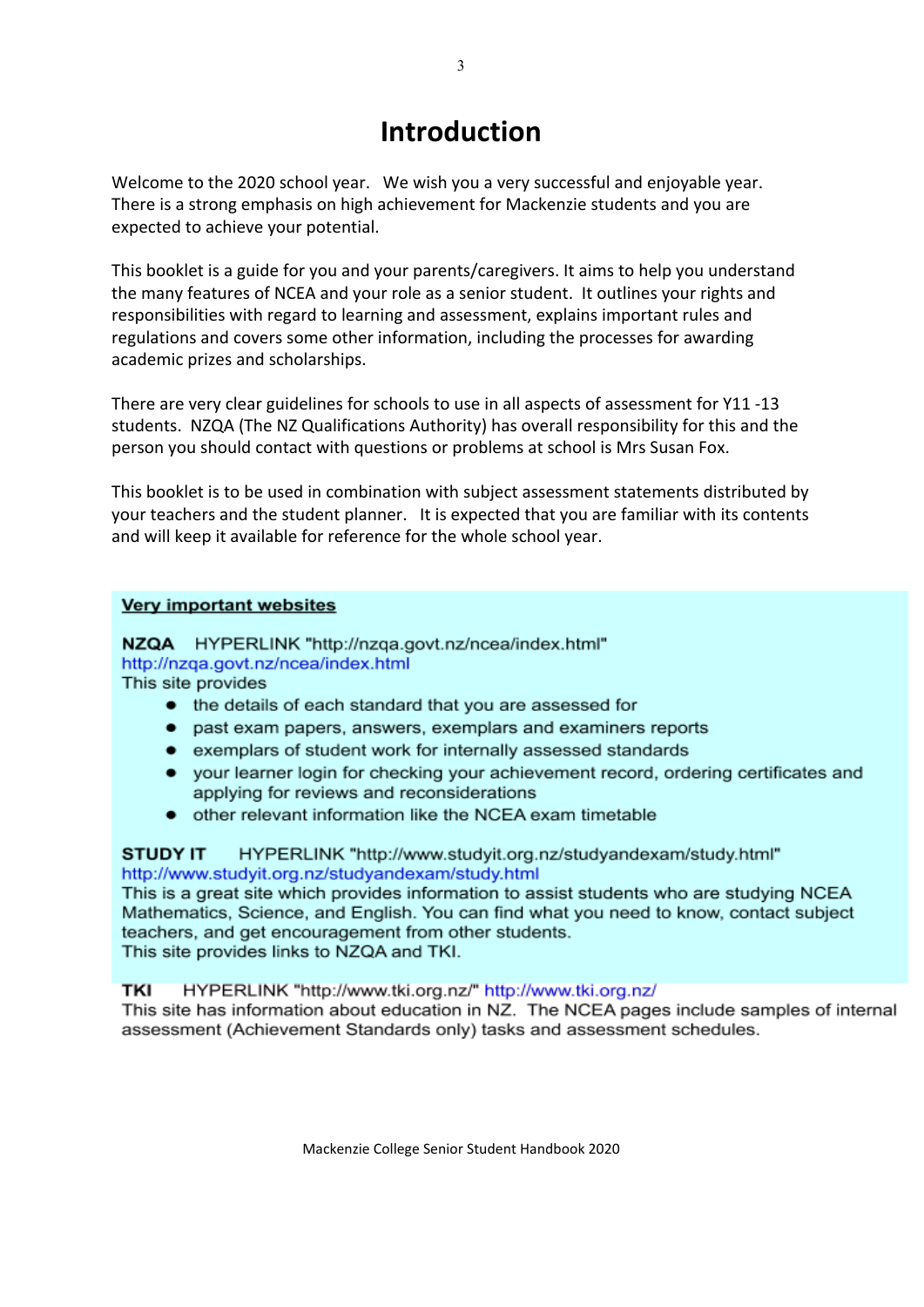## **National Certificate in Educational Achievement (NCEA)**

Eighty credits are needed to achieve each NCEA certificate, where 20 of these can come from another level for Level 2 and 3 (and so may be counted twice). Credits can be gained from Unit or Achievement Standards.

| Level                     | <b>Subjects Taken</b>                                               | <b>Literacy &amp; Numeracy Requirements for Certificate</b>                                                                                                                                                                                                                                                                                                                              |
|---------------------------|---------------------------------------------------------------------|------------------------------------------------------------------------------------------------------------------------------------------------------------------------------------------------------------------------------------------------------------------------------------------------------------------------------------------------------------------------------------------|
| 1<br>Year 11              | <b>Mathematics</b><br>English<br>Science<br>+ three other subjects. | Literacy: 10 credits through either:<br>Achievement standards available through a range of<br>$\bullet$<br>subjects<br>Literacy unit standards (package of 3, all 3 required)<br>$\bullet$<br>Numeracy: 10 credits through either:<br>Achievement standards available through a range of<br>$\bullet$<br>subjects<br>Numeracy unit standards (package of 3, all 3 required)<br>$\bullet$ |
| $\overline{2}$<br>Year 12 | <b>Mathematics</b><br>English<br>+ four other subjects              | Must have met Level 1 Literacy and Numeracy requirements                                                                                                                                                                                                                                                                                                                                 |
| 3<br>Year 13              | Six subjects                                                        | Must have met Level 1 Literacy and Numeracy requirements<br>See below for University Entrance requirements                                                                                                                                                                                                                                                                               |

### **Certificate Endorsements**

Level 1 - 3 NCEA certificates can be awarded at Merit or Excellence. 50 credits at either Excellence or Merit level are required for a Merit endorsement and 50 credits at Excellence are needed for an Excellence endorsement. It takes a consistent effort all year to achieve at these high levels.

### **Course Endorsement**

Course endorsement provides recognition for students who perform exceptionally well in individual courses and is awarded at Merit or Excellence.

Students gain an endorsement for a course where they achieve:

- 1. at least 14 credits at Merit or Excellence at the lower level that supports the endorsement
- 2. at least 3 credits from externally assessed standards and 3 credits from internally assessed standards at Merit or Excellence
- 3. the required credits in a single school year.

**Note:** Physical Education, Religious Studies and level 3 Visual Arts are exempt from (2) above.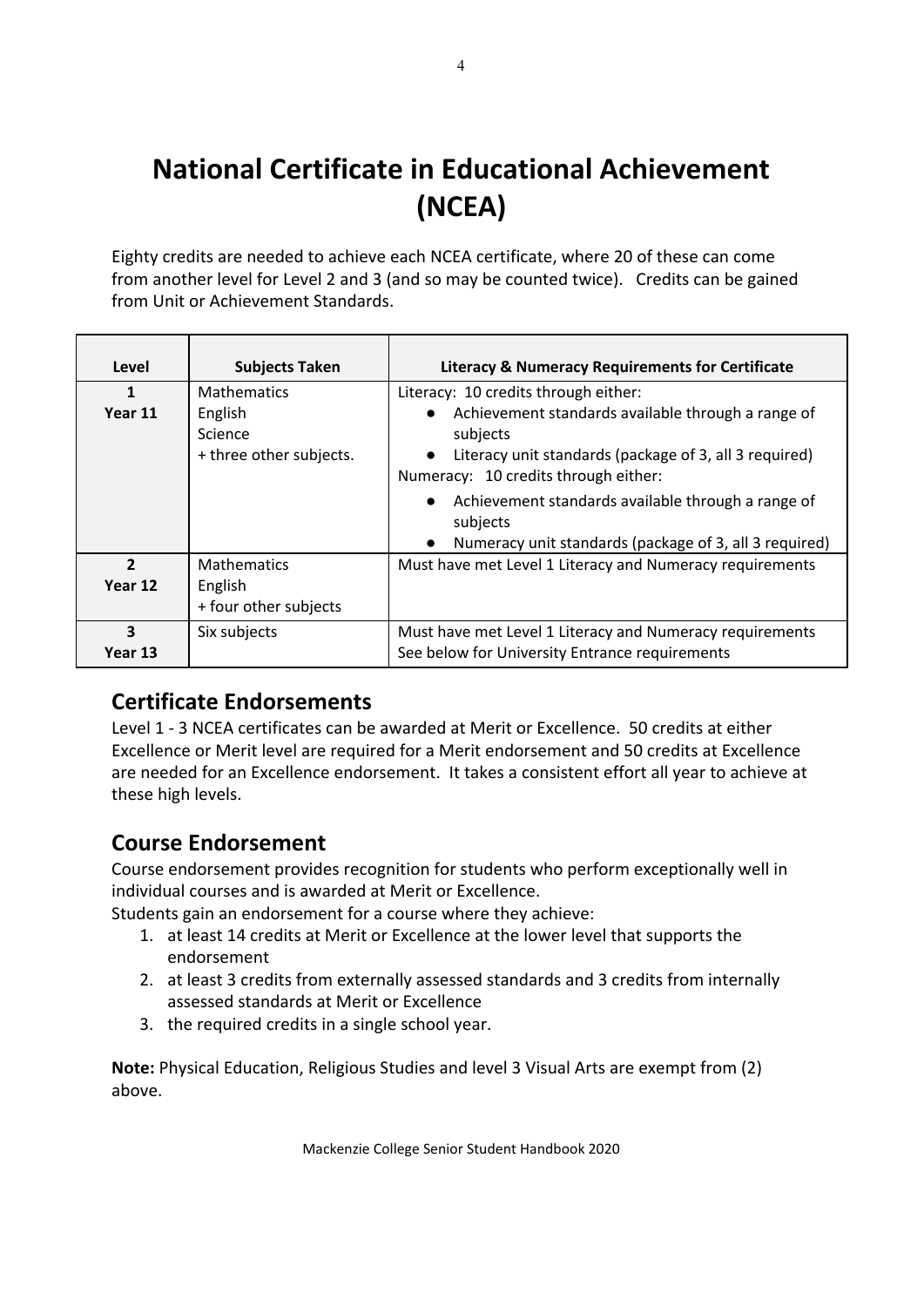### **University Entrance (UE) 2020**

For 2020, students will need all of the following to be awarded UE:

- attain NCEA Level 3
- achieve 14 credits at Level 3 in each of 3 approved subjects (listed on the next page)
- achieve UE literacy 10 credits (5 in reading and 5 in writing) at Level 2 and above from specific standards
- achieve UE numeracy 10 credits at Level 1 and above from specific achievement standards or three specific numeracy unit standards

Many courses at university give preference to students with Merit and Excellence passes now. Canterbury University has introduced guaranteed scholarships for students achieving endorsed certificates in Levels 2 and 3. This trend is continuing as places become more limited.

### **Scholarship**

Scholarship is a separate examination which students studying UE approved subjects at Level 3 can choose to enter.

Scholarship awards have a monetary value which depends on the level of achievement. If you are interested in preparing for these exams you should discuss this with your teachers at the earliest opportunity. It is not uncommon for the discussions to start when students are in Year 12. See <http://www.nzqa.govt.nz/scholarship/index.html>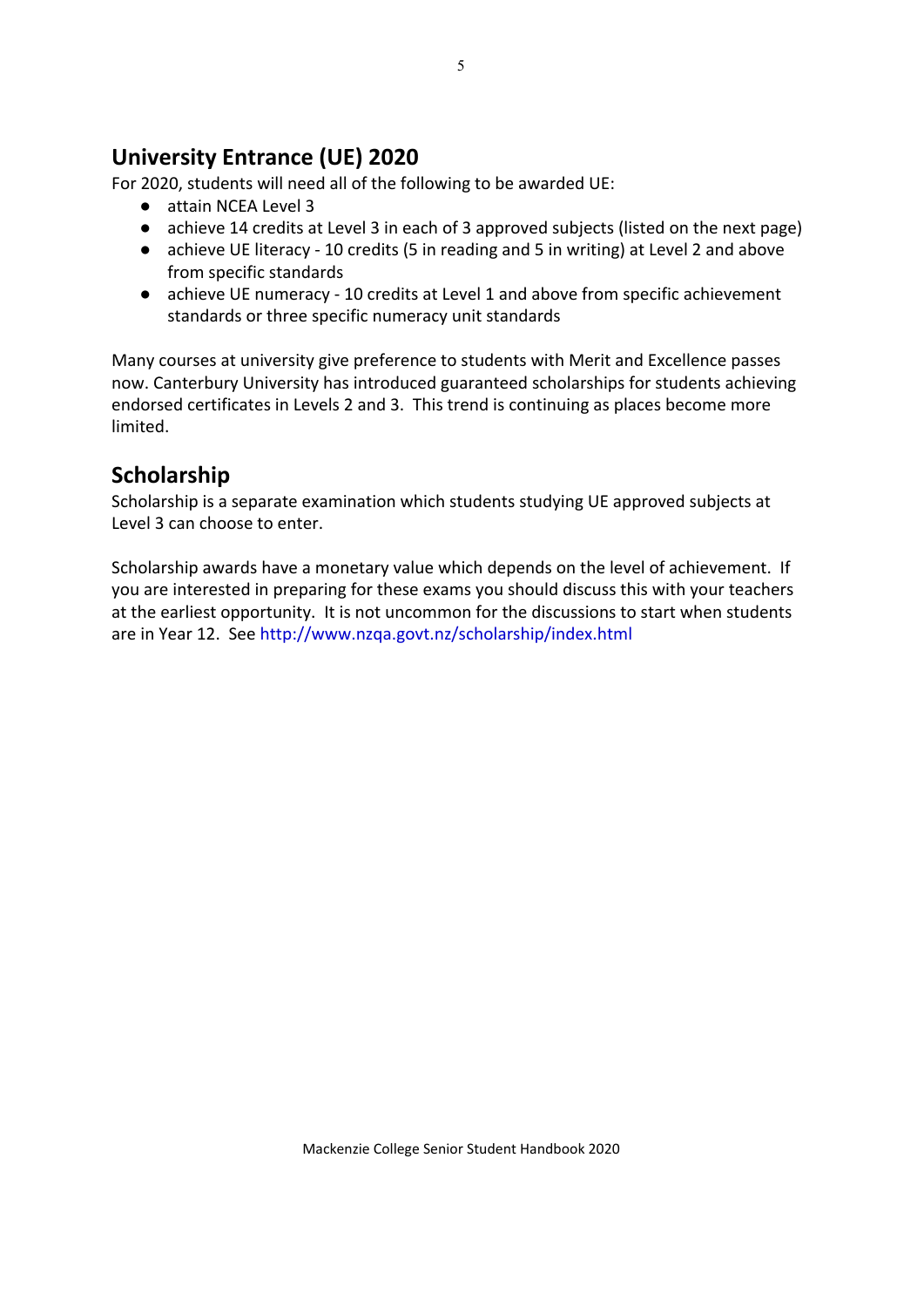## **UE Approved Subject List**

Approved subjects for University Entrance in 2020 are:

| Accounting                                      | Japanese                           |
|-------------------------------------------------|------------------------------------|
| Agriculture & Horticulture                      | Korean                             |
| <b>Biology</b>                                  | Latin                              |
| <b>Business Studies</b>                         | <b>Mathematics</b>                 |
| Calculus                                        | <b>Media Studies</b>               |
| Chemistry                                       | <b>Music Studies</b>               |
| Chinese                                         | New Zealand Sign Language          |
| <b>Classical Studies</b>                        | Painting (Practical Art)           |
| <b>Construction and Mechanical Technologies</b> | Photography (Practical Art)        |
| Cook Islands Māori                              | <b>Physical Education</b>          |
| Dance                                           | <b>Physics</b>                     |
| Design (Practical Art)                          | <b>Printmaking (Practical Art)</b> |
| Design and Visual Communication                 | <b>Processing Technologies</b>     |
| <b>Digital Technologies</b>                     | Psychology                         |
| Drama                                           | <b>Religious Studies</b>           |
| Earth and Space Science                         | Samoan                             |
| Economics                                       | Science                            |
| <b>Education for Sustainability</b>             | Sculpture (Practical Art)          |
| English                                         | Spanish                            |
| French                                          | <b>Social Studies</b>              |
| Geography                                       | <b>Statistics</b>                  |
| German                                          | Technology                         |
| <b>Health Education</b>                         | Te Reo Māori                       |
| History                                         | Te Reo Rangatira                   |
| History of Art                                  | Tongan                             |
|                                                 |                                    |

Home Economics Indonesian

Mackenzie College Senior Student Handbook 2020

6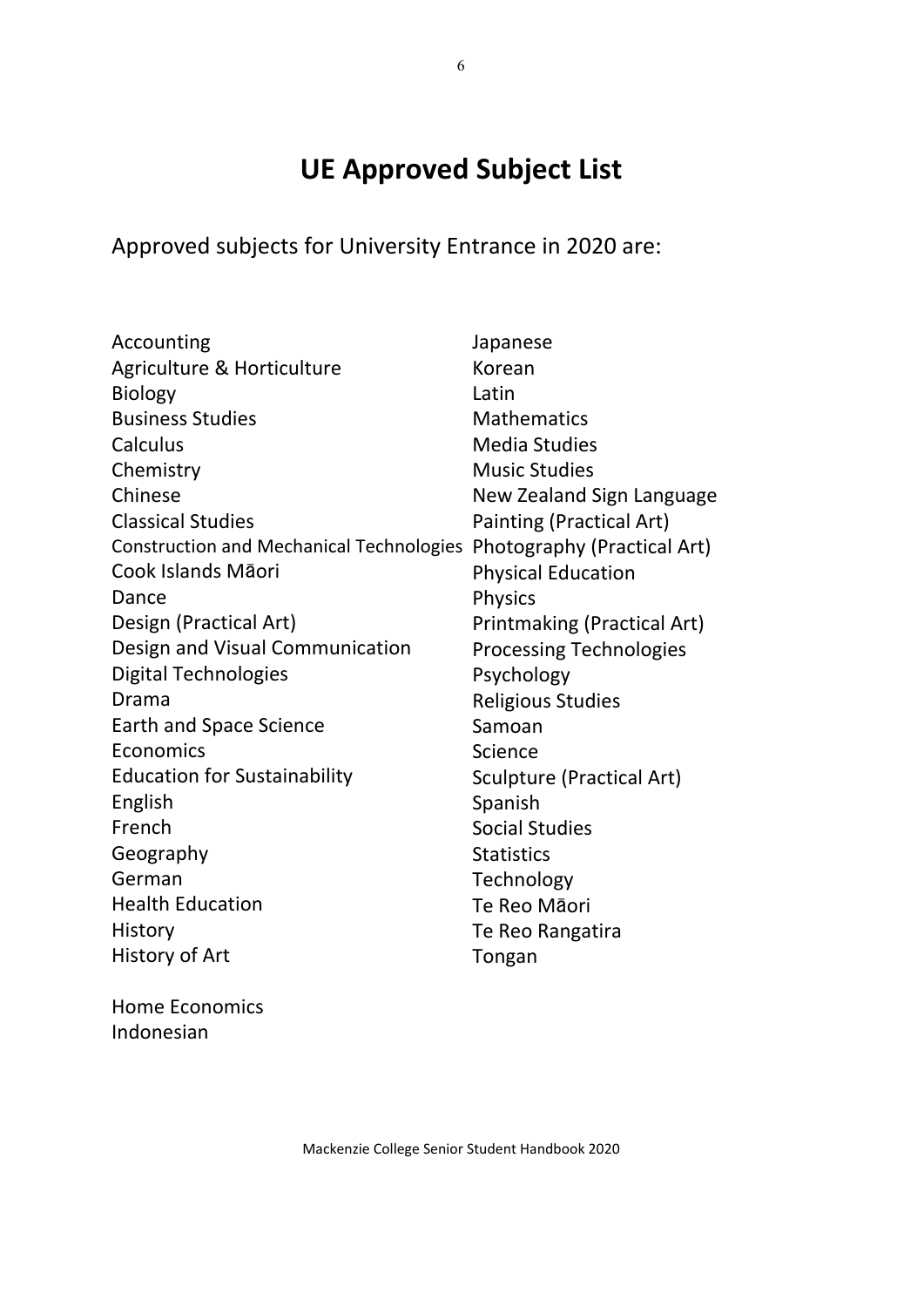### **Course Information**

You will be given course information for each of your subjects within the first two weeks of the year. The course information includes:

- standards to be assessed (including title, number, credit value, internal/external, and literacy/numeracy contribution)
- predicted costs associated with the course
- timing of assessed activities
- a student record sheet
- the number of assessment opportunities that are offered for each standard

During the year you will receive topic/unit outlines that show the detailed learning outcomes for that unit. These will tell you what you are expected to learn in that topic and will help you with your study and revision.

### **Changing Subjects**

If you are considering a subject change please consult with your Dean as soon as possible. It is extremely unlikely that any requests made after the first two weeks of school will be successful.

### **Special Assessment Conditions (SAC)**

If you have specific learning difficulties, you may be eligible for special assessment conditions in examinations and internal assessments. This may include:

- extra time to sit examinations
- access to computers for written tasks
- the use of a reader and/or writer
- a separate room to sit in

Special assessment conditions may also be given for sight impairment, physical impairment or other specific medical conditions.

Evidence needs to be provided for an NZQA application. This could be a school based record of learning support/special needs and other school based evidence. You may also need to be assessed by an outside specialist agency and the school provided with a copy of the information.

Mrs Susan Fox, in consultation with the Learning Support Teacher, makes an application for special assessment conditions to NZQA by the middle of Term 1 in the year of your examinations.

Where possible you will work with the same support person all year.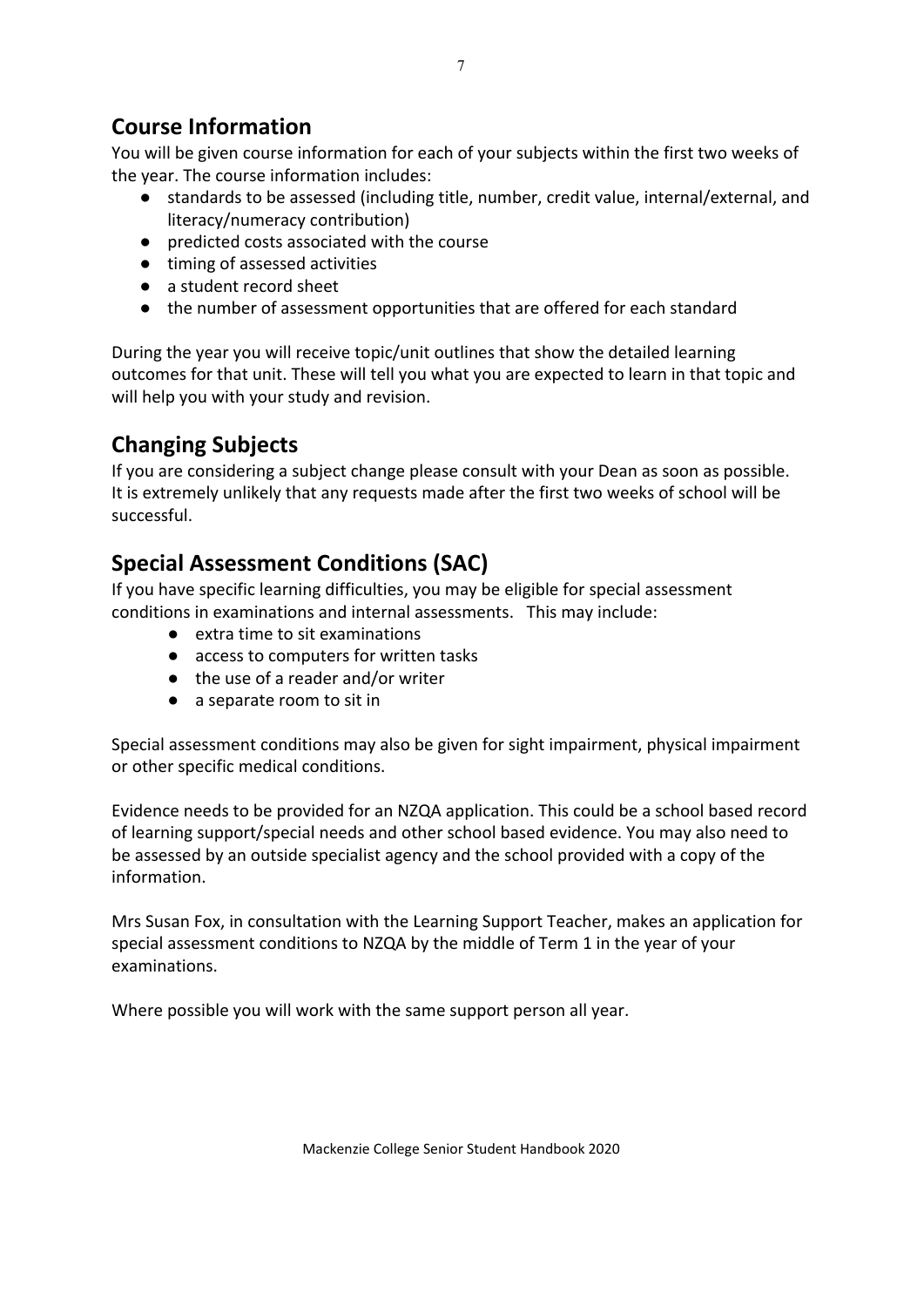## **Assessment Procedures – Internal Assessments**

#### **Feedback on Achievement**

When internal assessments are submitted there are two main stages that occur before your final grade is determined.

- Stage 1 involves marking to determine the provisional grade. Any resubmissions will be completed during this time. (2 weeks from due date). Be aware that once you have started work on an assessment then a grade will be awarded. Therefore, if you do not complete the assessment a Not Achieved grade will be awarded.
- Stage 2 involves moderation of student work by another teacher (up to 4 weeks from the end of stage 1). Final grades are then determined.

Unless you wish to appeal the assessment decision, the work is signed by you to show you accept the grade and returned to the teacher for filing.

If you have any concerns or questions discuss them with the teacher and if you think your result is in anyway unfair, you can appeal the decision, (see Appeals on page 10).

### **Confidentiality**

Achievement information is confidential to you, your parents/caregivers and teachers. Teachers will check the accuracy of your results with you on an individual basis at appropriate times throughout the year.

Your work may be used as an exemplar, but your name will be removed. You will sign an Authenticity Statement at the beginning of the year to give your permission for this to occur.

#### **Missed Assessments**

There is a strong link between attendance at school and achievement. You need to be up to date with all course and assessment details. Assessment events are spread through the entire school year so absence at any time might affect your assessment outcomes.

Normally, if an assessment task for a standard is not handed in by the due date, or you do not attend the scheduled assessment event, your work will be awarded a Not Achieved and a reassessment will not be provided. This occurs unless one of the following applies:

- Illness has affected your ability to work and/or attend school. A medical certificate needs to be provided. It is very helpful if the school is notified as soon as possible about the situation.
- An unavoidable and significant prior commitment has affected your attendance at school. In this case you will have notified teachers ahead of time. These might include a medical, specialist or dentist appointment. It **does not** include hair appointments, helping at home or driving lessons.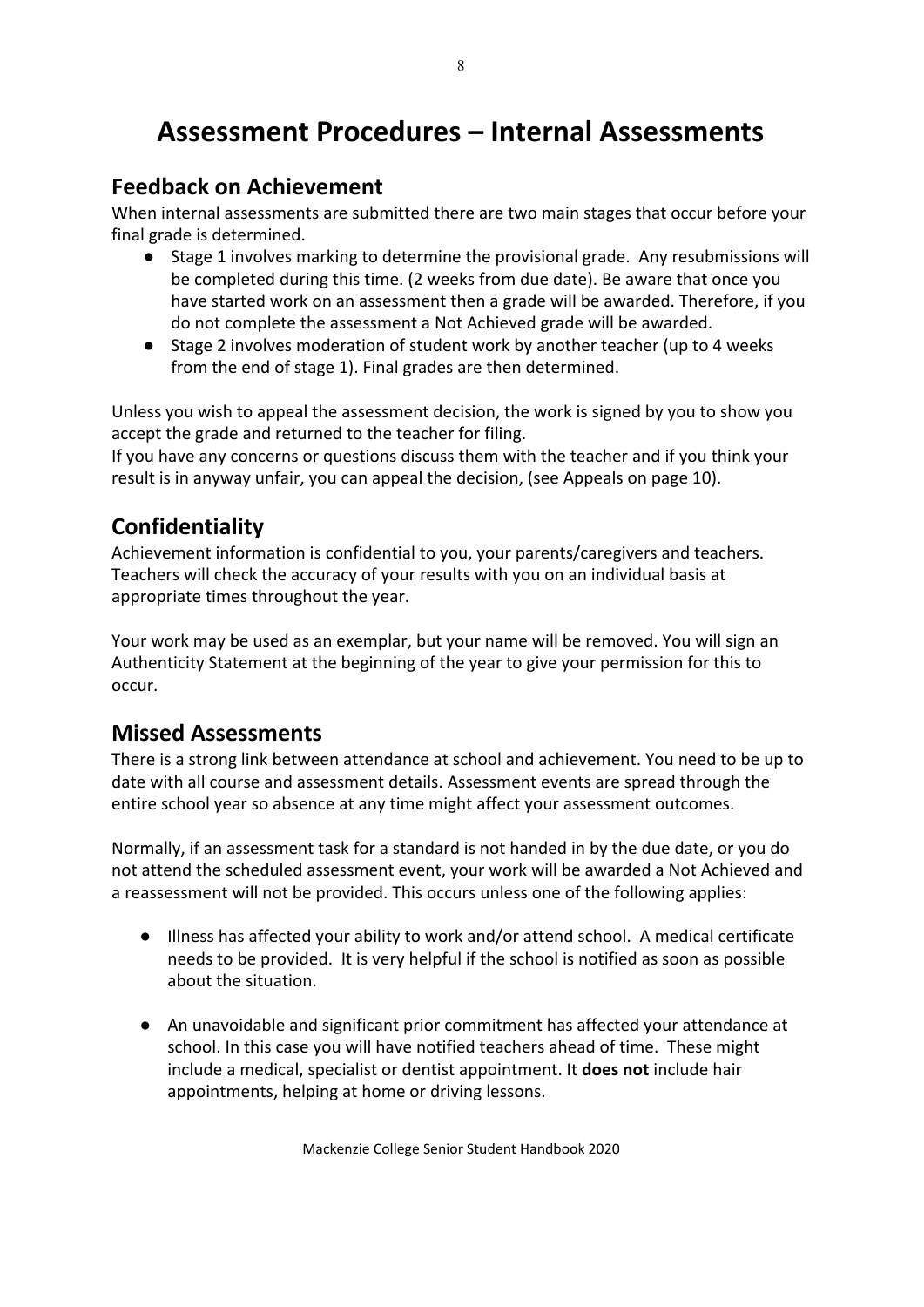- An extension to the due date has been arranged with the teacher ahead of time because of some exceptional circumstances. Please note that extensions are not always possible due to arrangements around the assessment, such as a special venue or guest, and in some cases the need for all students to work at the same time.
- An alternative assessment time is being provided in the school year at the teacher's discretion. This depends on resources and time available to the teacher and will usually be completed in a time out of class.

If you need to make an application for a missed or late assessment please contact the Principal's Nominee, Mrs Susan Fox. In some instances it is not possible to provide another assessment opportunity for a student who has been absent on the assessment date.

#### **Resubmission and Further Assessment Opportunities**

Resubmission and further assessment opportunities are offered when certain conditions are met.

Resubmission involves marked work being returned to you to correct small errors that you are able to identify and correct by yourself. This would occur without any further teaching or feedback.

A further assessment opportunity involves completing a new assessment task similar in nature to the original. This is offered if practicable to all students who have attempted the first assessment, regardless of the grade they have achieved. It can only be offered if further teaching/learning has taken place. You will be awarded the higher grade if you have attempted two assessments for the same standard.

There can be only one resubmission on any one task and up to one further assessment opportunity. For some assessments there will not be a further assessment opportunity because it is not logistically possible.

You are urged to work hard to achieve as well as you can the first time you are assessed. The extra work you would need to do for a further assessment opportunity takes time away from the rest of your studies and could lead to poorer achievement in other areas.

The conditions around resubmissions and further assessment opportunities are under review at present and may change in 2020. You will be notified of any changes.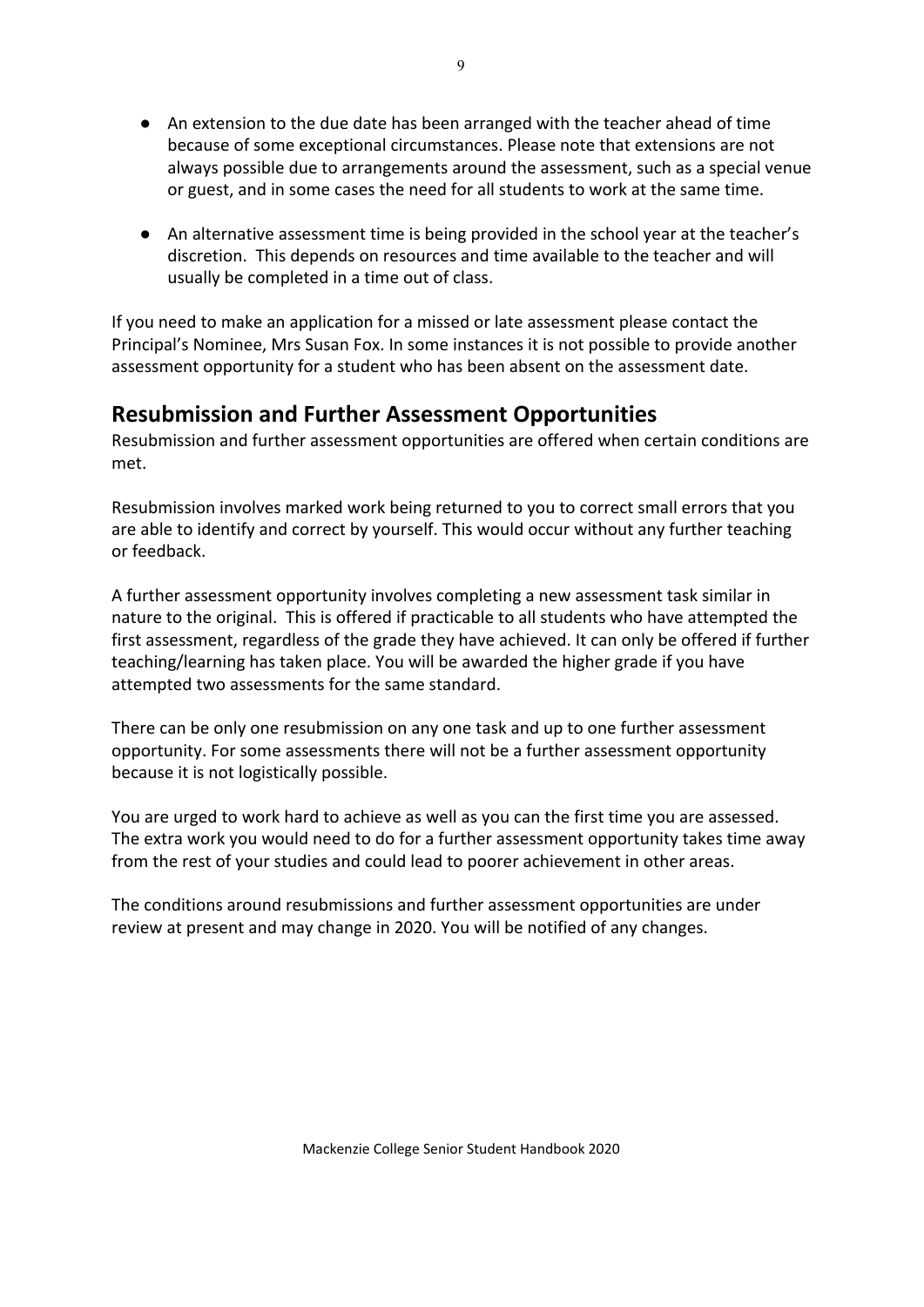#### **Assessment Expectations**

You are expected to attempt all the assessments that are appropriate to your individual course. If you do not wish to attempt an assessment for any reason, you must talk to the class teacher before the assessment. In such cases you are not eligible for any further assessment opportunity for that standard.

#### **Misconduct and Plagiarism (copying from others)**

Plagiarism is a very serious matter. Copying the work of another person, or failing to acknowledge the work of another person, means that the work is not authentic and is therefore not fit for assessment. The parents/caregivers of students involved in plagiarism will be informed by the Principal's Nominee or a member of SLT.

Allowing your work to be copied is also a serious matter. NZQA and school rules are very strict about this and the matter will be investigated.

Assessment misconduct is also very serious. Some assessments are completed under exam conditions in school. In the event of misconduct in any assessment situation a student may have their assessment work uplifted by the teacher and then this matter would be followed up by Mrs Susan Fox and Mrs Denise Dooley, who will decide the outcome.

A proven breach of school and NZQA rules will result in a Not Achieved grade being awarded for that assessment.

#### **Appeals**

If you believe that you have not been treated fairly in the way an assessment has been run, you have missed a due date, have handed in a late assessment, or you are unhappy with a grade that has been given, you should discuss any problems or questions with the teacher concerned. If you are still not satisfied you can make an appeal. This needs to be made within two school days of the due date for a late/missed assessment or five school days of the return of an assessment.

Appeals are referred to the Principal's Nominee, Mrs Susan Fox. A copy of the Appeal Form is shown on the next page and can be obtained from, and returned, to her. A final decision in these matters will be made by Mrs Susan Fox and Mrs Denise Dooley.

By signing a marked assessment task you are signalling that you accept the grade as awarded; this means you cannot later appeal that grade.

### **Grade checking**

You are responsible for checking that the results held by NZQA are what you have signed for. Any discrepancies should be reported to your subject teacher and then referred to the Principal's Nominee Mrs Susan Fox.

A quick reference timeline for the assessment process is in senior classrooms and the NZQA notice board.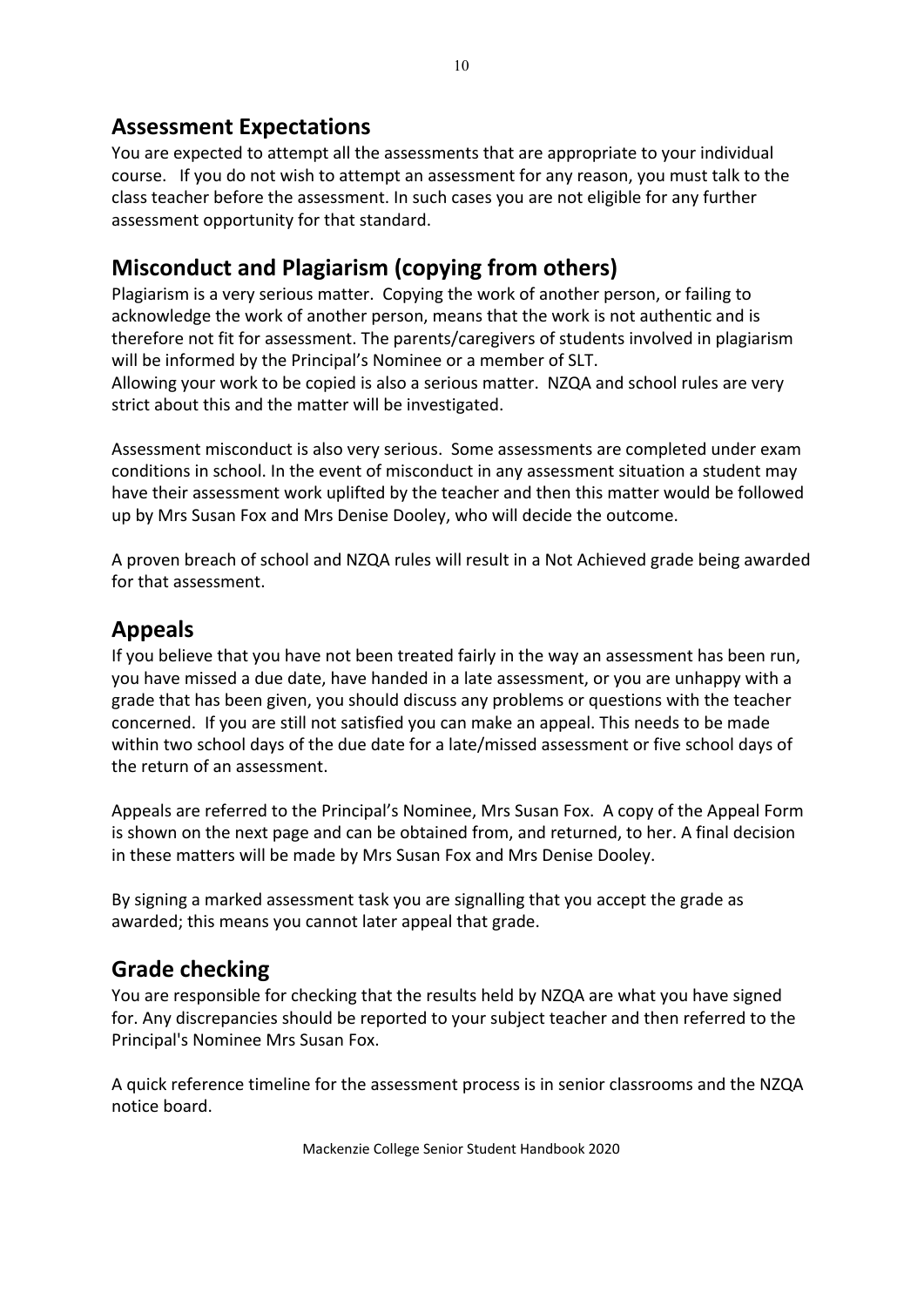#### **MACKENZIE COLLEGE NATIONAL ASSESSMENT APPEAL & MISSED/LATE ASSESSMENT APPLICATION**

*This form must be completed and handed to the PN within 2 school days of a due date for a missed/late assessment or 5 school days of the return of the marked task.*

**Student's name: Subject:**

**Teacher:**

**Unit/Achievement Standard number and title:**

Issues that may result in appeals include: late submission of assessment; absence because of ill health; query over grade or marking procedures; affected performance because of outside agency, eg noise, disruptive student, emergency.

**Reason for appeal:** (State your reason for your appeal, giving any supporting evidence that may assist your case; provide names of people who may be able to support your case if relevant. Use a separate sheet if necessary).

The Principal's Nominee and DP Curriculum will consider your appeal and provide you with the written outcome.

**Appeal Outcome:**

**Date letter sent:**

**Date: \_\_\_\_\_\_\_\_\_\_\_\_\_\_\_\_ Signature: \_\_\_\_\_\_\_\_\_\_\_\_\_\_\_\_\_\_\_\_\_\_\_\_\_\_\_\_\_\_\_\_\_\_\_\_\_\_\_**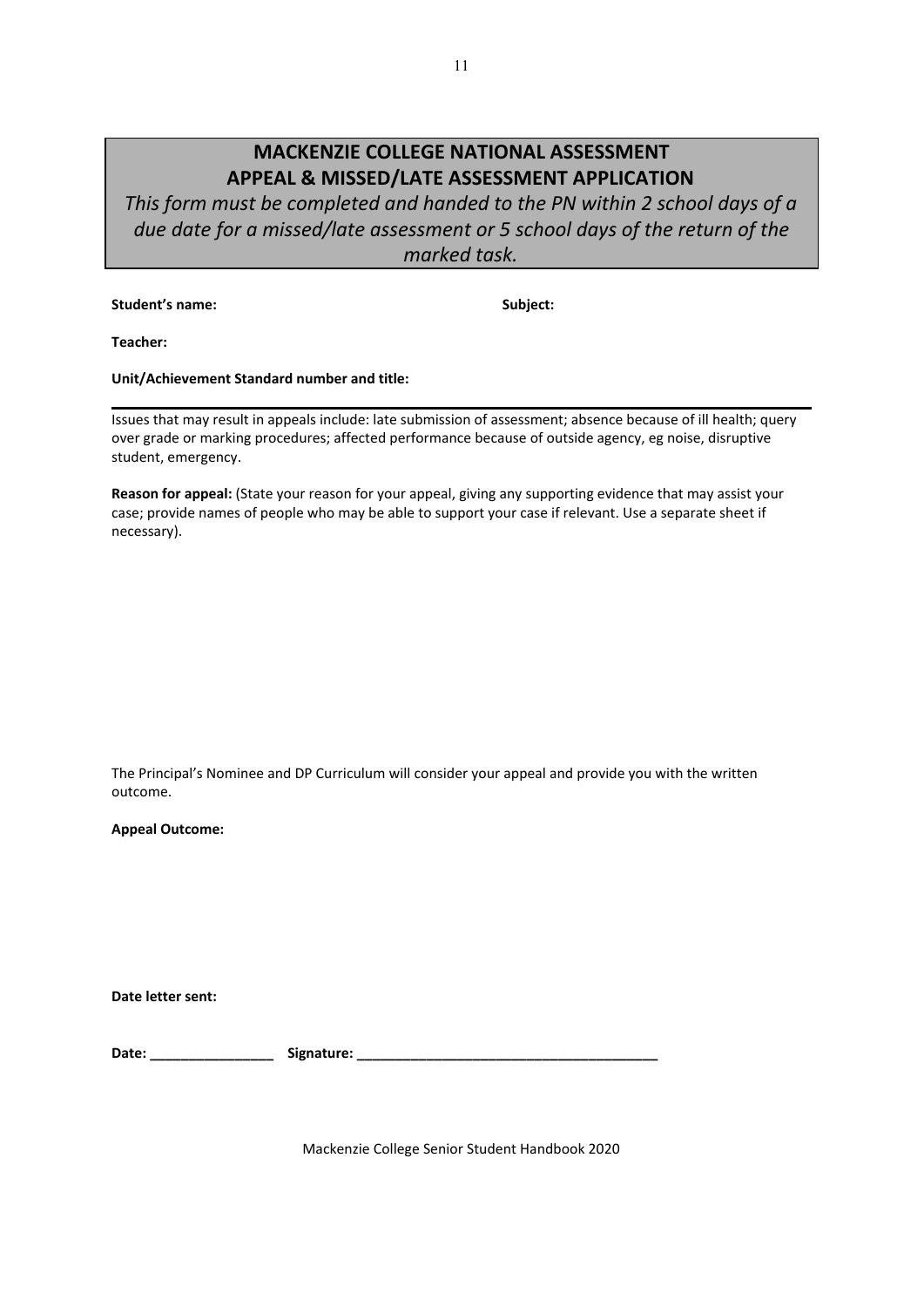## **Assessment Procedures – External Assessments**

12

### **2020 NCEA Examination Timetable**

The 2020 NCEA Examination Timetable is on the NZQA website, at the following link: [https://www.nzqa.govt.nz/assets/qualifications-and-standards/qualifications/ncea/exams-a](https://www.nzqa.govt.nz/assets/qualifications-and-standards/qualifications/ncea/exams-and-portfolios/2020-EXAMINATION-TIMETABLE-Final.pdf) [nd-portfolios/2020-EXAMINATION-TIMETABLE-Final.pdf](https://www.nzqa.govt.nz/assets/qualifications-and-standards/qualifications/ncea/exams-and-portfolios/2020-EXAMINATION-TIMETABLE-Final.pdf)

### **Derived and unexpected event grades**

If you are unable to sit the final exams or circumstances may have impaired your performance, you are able to apply for a derived grade. If you become ill during exam time, or are unable to sit an exam, you should notify the school as soon as possible and see a doctor to obtain a medical certificate. The Principal's Nominee will work with you to make an application for "Derived Grades" to NZQA if you are eligible and you have a grade from an assessment that meets NZQA requirements. This is usually the grades from the Term 3 school examinations.

#### **Unexpected events**

If an unexpected event happens and you are unable to sit the final exams the school can apply for unexpected events grades. The Principal's Nominee will make an application for "Unexpected event grades" to NZQA if you have a grade from an assessment that meets NZQA requirements. This is usually the grades from the Term 3 school examinations.

Derived / unexpected event grades cannot be given for internal assessments.

### **Reviews and reconsiderations**

You may request a review of external assessment material if you consider a processing error has been made (such as one or more sections unmarked, or the incorrect transfer of scores). The review request must be made in writing to NZQA and must specify the nature of the alleged processing error.

You may also apply for a reconsideration if you believe that your work has not been assessed correctly and you wish to have it remarked. These applications must be made on-line from your learner login and you need to pay \$20.40 per standard. If your grade is improved you will be refunded this payment.

### **Breaches of the rules**

In relation to external assessments NZQA may undertake an investigation into any report of the following kinds of conduct:

- failure to follow instructions
- influencing/assisting/hindering other students or disrupting the external assessment
- dishonest practice
- inauthentic material
- impersonation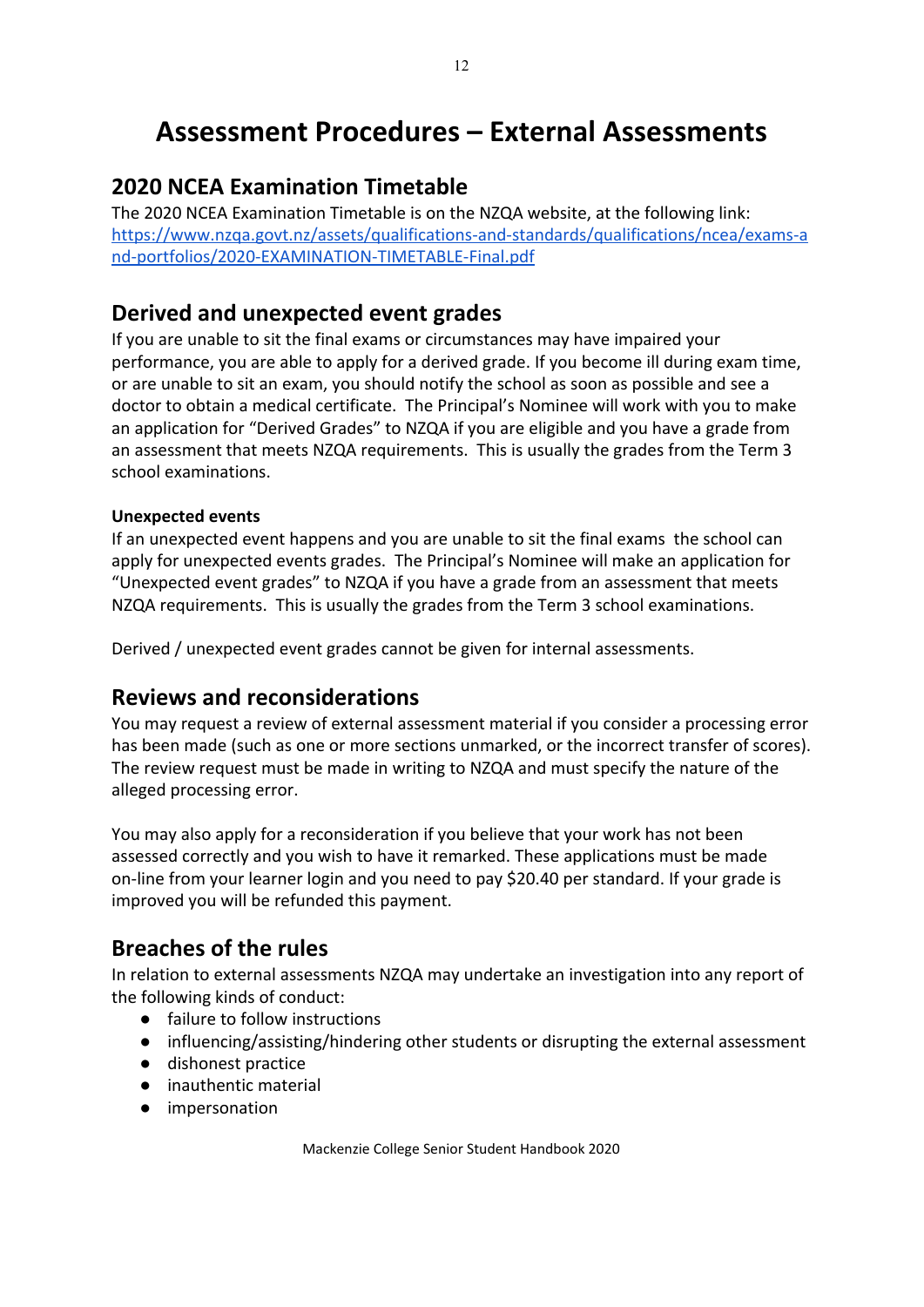## **Study and Student Support**

#### **NCEA**

NCEA is still relatively new to some people, and there is a lot to understand. This can be daunting for families who have their first child working towards this qualification. Please don't hesitate to ask for help. The following list outlines some of the ways in which we work to keep everyone informed during the school year:

- Year 11, Year 12 and 13 students and their parents/caregivers are interviewed at the start of the school year to ensure that the course chosen is the best for each student and goals for the year are set
- NZQA matters feature in the school newsletter which is published every second Friday
- Information evenings address specific matters about NCEA, achievement and course selection
- Reports and parent, teacher interviews are offered in the school year. These dates are advertised in the newsletter
- NZQA provides an excellent information booklet which the school distributes.

### **NCEA Apps**

There are many apps that you can download. These can help you to:

- Select and set NCEA credit goals and targets
- See how you are tracking towards NCEA Levels one, two and three, including Literacy, Numeracy and University Entrance (UE)
- Set reminders for each standard such as when assignments are due
- Capture results as they are achieved and cross check with the school or NZQA Personalise with information such as NSN number or details about a course or
- standard (such as the teacher's name or timetabled classroom)
- Customise with different colour coding options and the ability to add photos

### **Study and Homework**

Senior students are expected to study and complete school work in your own time. As a general rule most students need to spend 1-2 hours per subject per week. This does vary with the time of year and there will be times when you may find you need help to prioritise how you spend your time. Don't hesitate to ask us. Any staff member can guide you to getting this help.

Many students tell us that they do not feel confident about how to study. Subject teachers can help you build on the skills you learned in Year 10. The Mackenzie College Study Skills website is found at.



[https://sites.google.com/s/1K9CxSi\\_J0Zr671z0F3AcJSxF9cgWu4OP/p/0B9-bWszjyzjTVmVyZ1](https://sites.google.com/s/1K9CxSi_J0Zr671z0F3AcJSxF9cgWu4OP/p/0B9-bWszjyzjTVmVyZ1kxWmN0UjA/edit) [kxWmN0UjA/edit](https://sites.google.com/s/1K9CxSi_J0Zr671z0F3AcJSxF9cgWu4OP/p/0B9-bWszjyzjTVmVyZ1kxWmN0UjA/edit) Thankyou to the students who helped us create this site.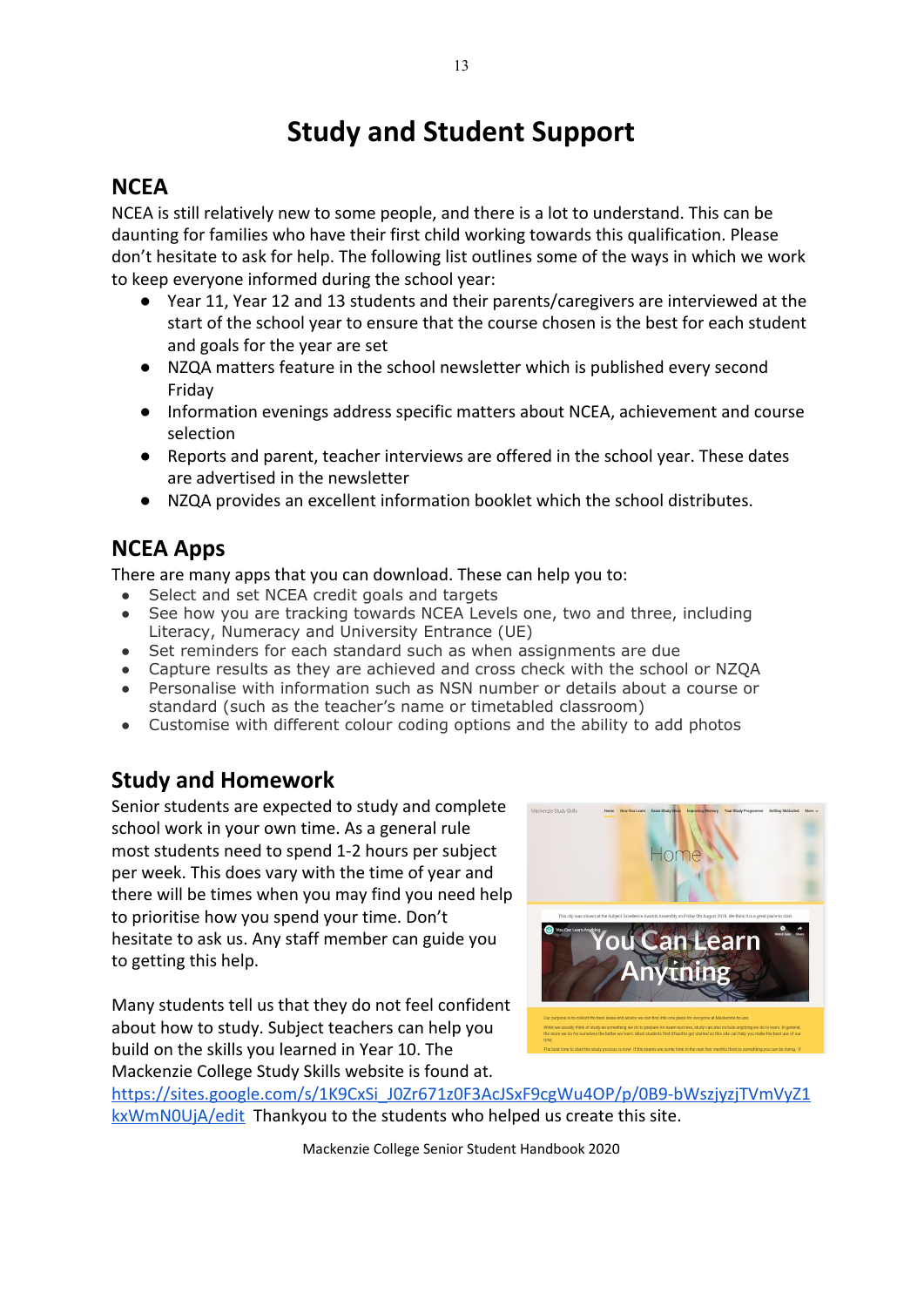The Student Planner includes a lot of very useful information about how to study. Parents are asked to sign the planner each week to ensure that home and school are in regular contact.

#### **Study Facilities**

If you are studying a subject by distance education you will have some study time in your timetable. During these periods you will be timetabled into another class. Mrs Rosie Adams is the support teacher for students taking distance education and will provide details of where you should go to find the course requirements. Coursework is usually done online and is monitored directly by your distance learning teacher. Assessments are organised by your online teacher in conjunction with Mrs Adams. You are expected to copy Mrs Adams into all email correspondence with your teacher. The Year 13 Common Room is not a study space and is only to be used in break times.

#### **Guidance**

The college guidance counsellor is Melissa Steel and she is in College every Monday.

#### **Student Monitoring and Mentoring**

All students will be monitored to ensure they are working effectively towards their goals. Where necessary, mentoring may be offered to students on a case by case basis.

#### **Careers**

Ms Kerensa Clark is the Careers Advisor and is available to help you with career information and guidance on careers and tertiary study. You can make appointments with her to help you decide a career path and the right school subjects for that path. She also helps with applications for tertiary study, applications for scholarships, and hostels. It is expected that every senior student will leave Mackenzie with a career plan and a curriculum vitae.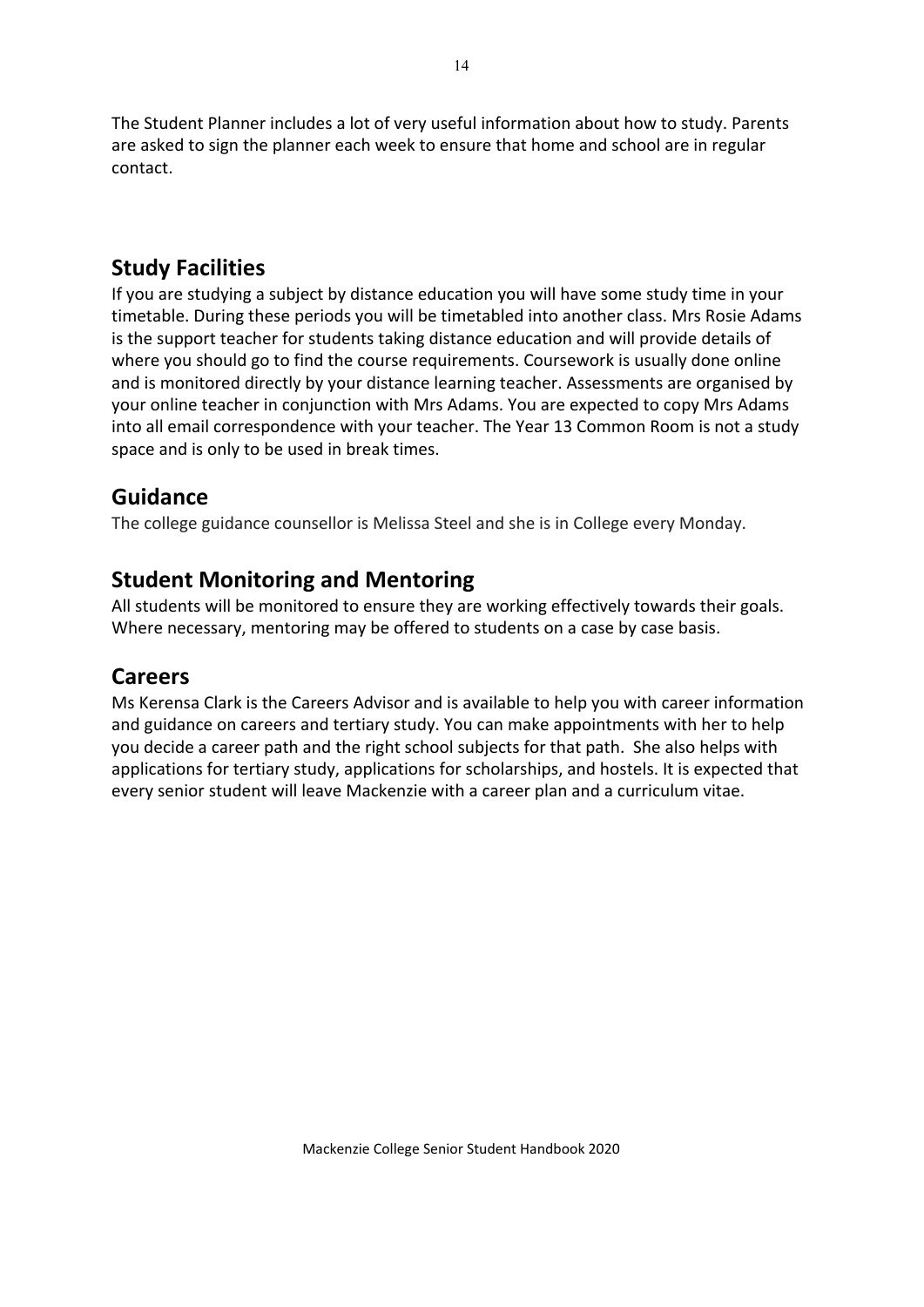## **Awards and Scholarships**

### **Overall Academic Prizes including Dux and Proxime Accessit**

These awards are:

- Tu Trophy for Academic Excellence in Year 11
- Shaw Trophy for Academic Excellence in Year 12
- The Dux and Proxime Accessit (first and second overall in Year 13, usually)

The criteria used to determine overall academic performance for these awards, are the sum of the grade point averages for the top four subjects at the given year level for each student. These may be achieved in more than one year for students who have been accelerated in one or more subjects. The weighting for internal and external standards is the same. The grades reported by teachers at the end of the year are used in the calculations.

#### **Scholarships**

Mackenzie College students are eligible for the following scholarships: Please note that these scholarships are based on the availability of scholarships from previous years and are subject to change.

#### **Fairlie Lions Scholarship**

This scholarship is given to a student of Mackenzie College who wishes to undertake tertiary education or trade training. The scholarship is valued at \$1,500.

#### **Mackenzie District Council Scholarships**

In 1993 the District Council established a Trust to make available scholarships for students of the Mackenzie District, and the sum of \$60,000 was invested for that purpose. The income from that initial investment and a further \$20,000 is used for these scholarships each year. The scholarships are for first year tertiary studies. A number of scholarship winners have gone on to distinguished careers and all recipients have used the funds wisely. Application forms are available from the council office.

#### **Bruce Scott Memorial Prize**

This prize of books, valued at up to \$250, is awarded to the senior secondary student of the Mackenzie District, who best exhibits sustained effort and application in all they do, and who always demonstrates good citizenship, practical skills and leadership potential.

#### **Mackenzie A & P Award**

This scholarship has been established by the Mackenzie A & P Society to provide towards the cost of tertiary study for students of Agriculture.

#### **Mackenzie Lodge No. 93 Centennial Scholarship**

The Mackenzie Lodge No. 93 celebrated its centennial in April 1994. To mark the occasion, it decided to set up a Centennial Bursary. This bursary, of \$1,000, is to be presented to a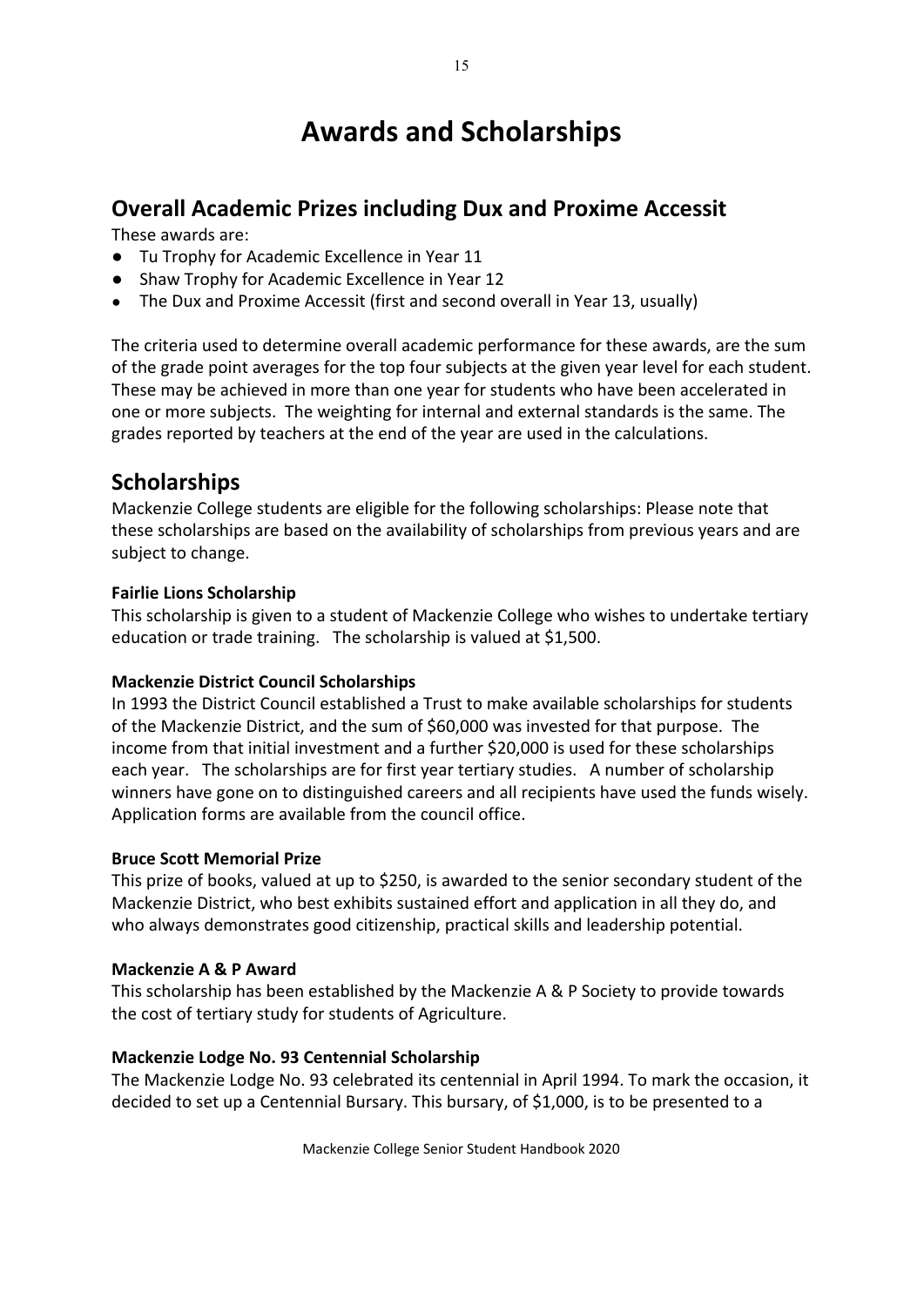student who is the child of residents or rate payers of the Mackenzie District Council to assist towards their first year of tertiary education.

#### **Others**

It is well worth looking on the university websites to see what other scholarships are available to students who attend each university. Some of these close early in the year. Canterbury and Otago University offer a scholarship for students awarded Dux of their school. Canterbury University offers Head Students the chance to apply for a leadership scholarship. Listen to the notices to hear of any new ones that arise, and see the careers advisor for more information.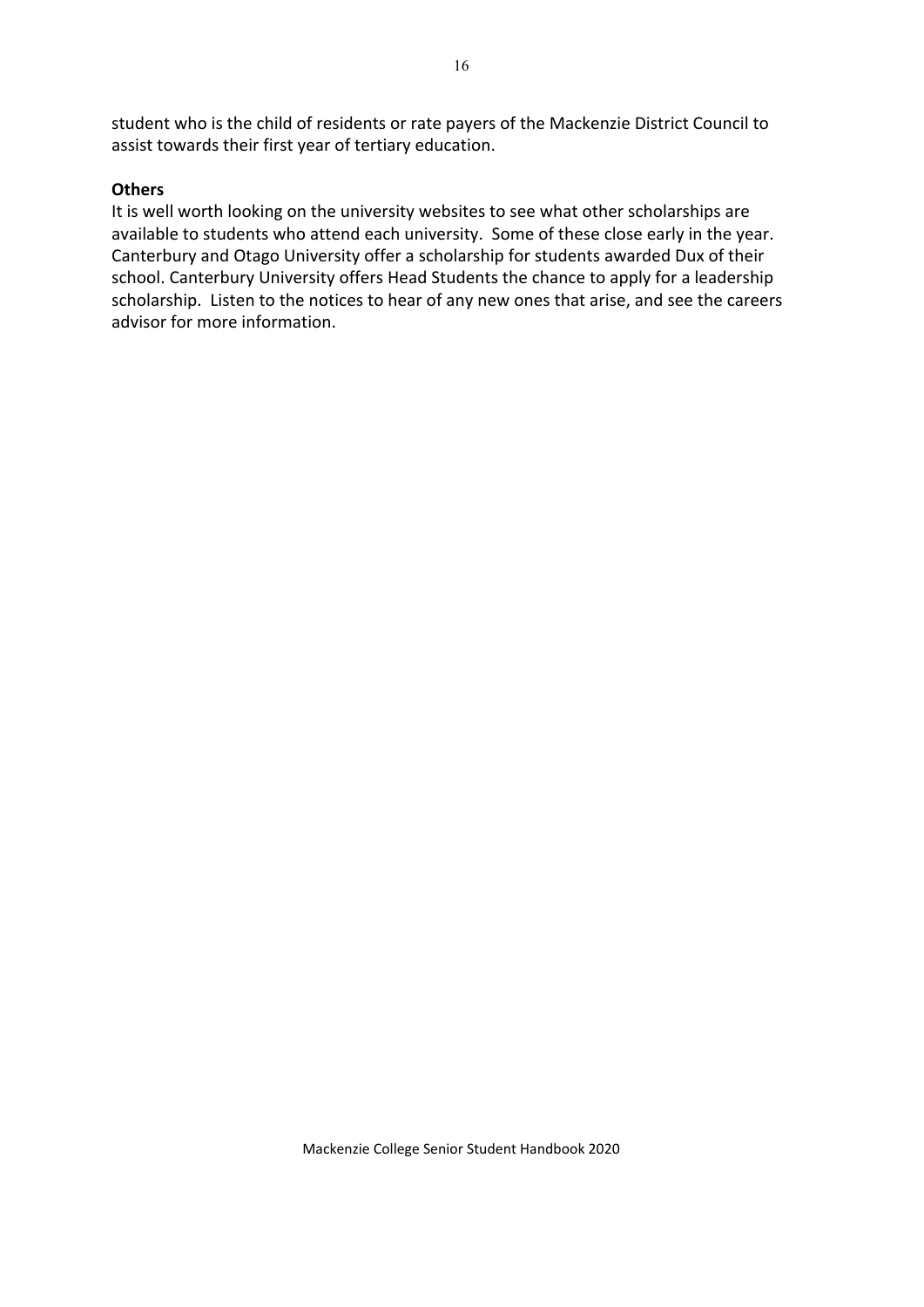## **Testimonials and References**

### **Testimonials (Year 13 Students)**

A testimonial is a profile of your achievements at Mackenzie College. It includes comments on your academic achievements, awards and responsibilities, as well as a character reference.

Later in the school year you will be asked to complete a form, and provide a copy of your CV. This helps the writers of the testimonial to write an accurate document. If you do not fill in this form and don't submit a CV, a testimonial will not be completed for you. Testimonials are only available for students who complete their year of study.

Testimonials will be completed in Term 3, but may not be ready in time for applications to study with tertiary providers. Most tertiary providers and training organisations have confidential report forms filled in by the school and will not require your testimonial. If you have difficulties with this, please see your Dean.

#### **University Halls of Residence Applications**

These are completed in Term 3. The Careers Advisor assists with the application process. The Principal writes all school references for these applications.

Acceptance into a University Hall is conditional on achieving UE. The Universities have access to Level 3 results. It is very important that students contact their hall if there are any concerns about their achievement of UE when results are released in January.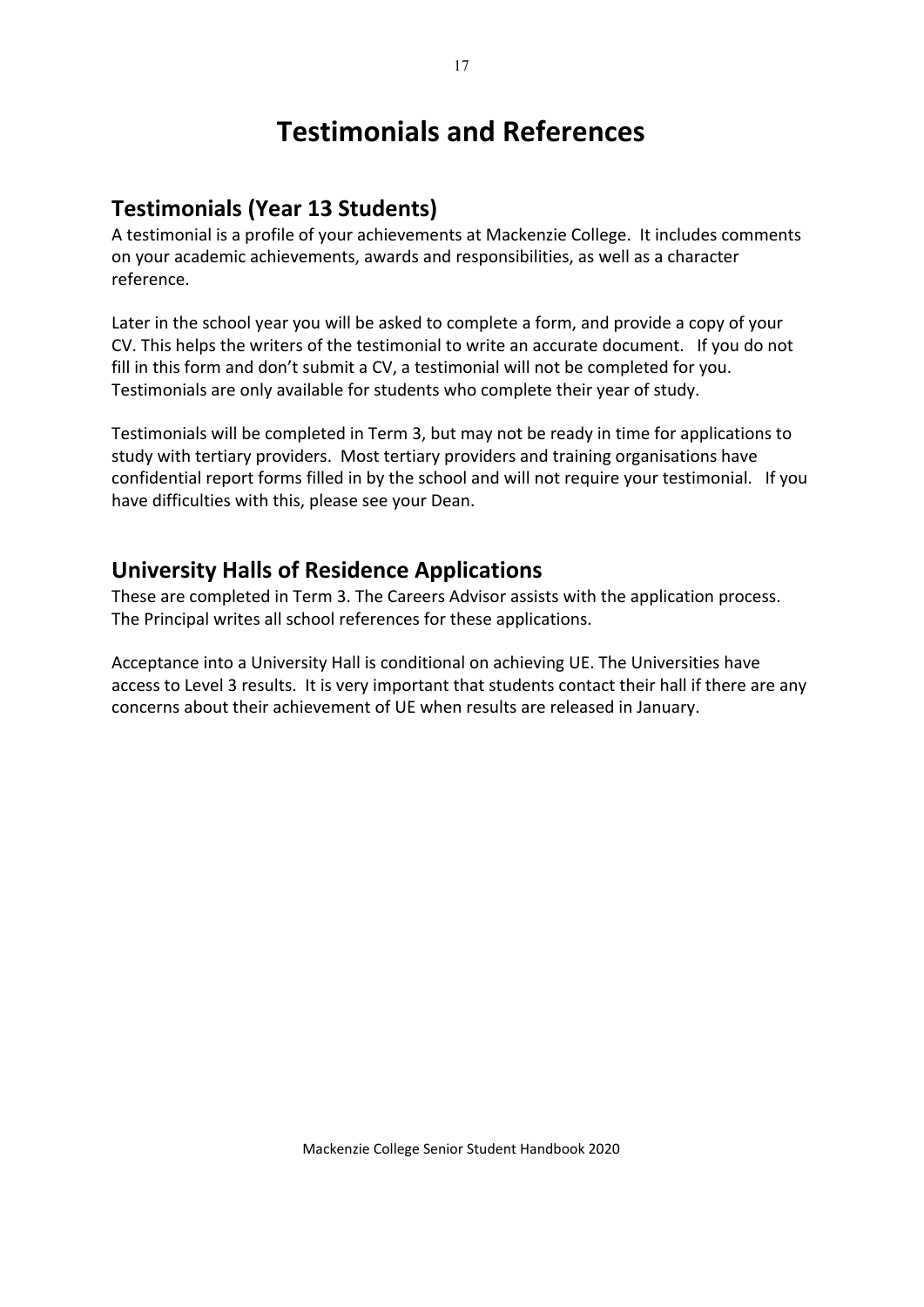## **General Information and Important Rules**

#### **Seniors as Leaders**

Junior students look to seniors for support and guidance. Year 13 students lead Peer Support for Year 7's. They may also assist with lunchtime supervision of younger students.

All students are urged to set themselves high standards in all they pursue. In this way junior students will be well guided by senior students. You may well find yourself supporting younger members of your vertical forms, in particular when students are new to Mackenzie College. When senior students act with understanding and maturity in such situations, you make a very positive contribution to the school as a whole.

There are a variety of leadership positions and activities that senior students can be selected for or choose to be involved in. These are listed in the Student Planner.

### **Student Vehicles**

If you live out of town and wish to bring a car or motorcycle to school you must complete a permission slip which is available from the school office. You are not permitted to carry other students in your vehicle.

Students' vehicles are to be parked in Kirke Street, and not in the school or library car parks. Students **should not be** near vehicles at interval or lunch times, and vehicles should not be used during the school day.

Any dispensations from these rules must be approved by the Principal or Deputy Principals. Students who do not meet the conditions relating to vehicles at school may find permission to bring a vehicle to school removed.

#### **General Guidelines**

Guidelines for student behaviour are provided in the Student Planner. In particular, attention is drawn to the following:

- All students must be at school for the whole school day unless an arrangement has been made with the Principal or Deputy Principals.
- Year 13 students may visit town during their lunch time. They should, however, let someone at school know their whereabouts. It should not generally be necessary for other students to visit town during school hours. If, for any reason, you need to leave the school grounds, (such as a visit to the doctor) a note from a parent or caregiver is necessary. Students are also required to sign the sign-out book in the office foyer.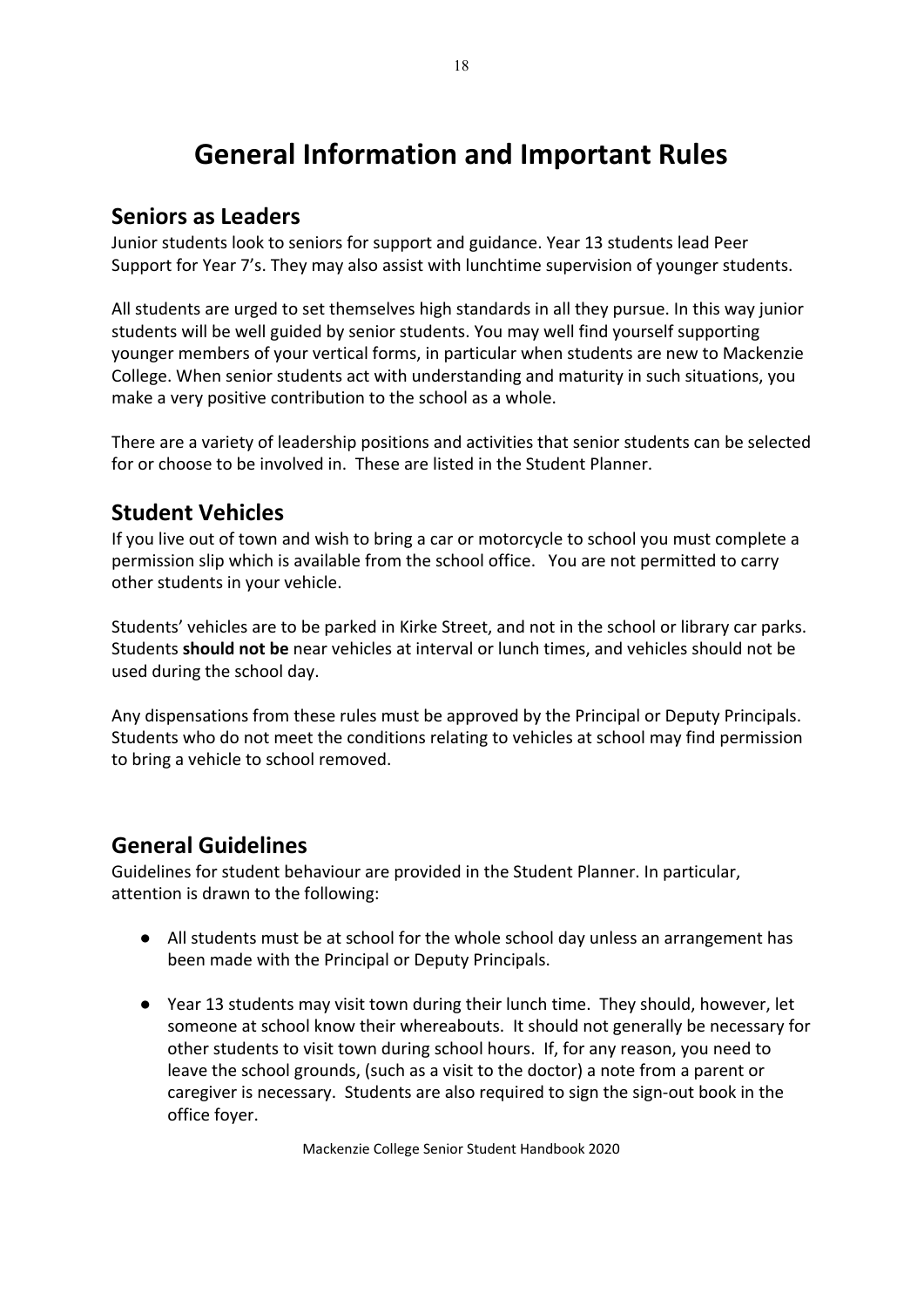Note: Year 13 students should sign out at the office when their absence is outside lunch time. The Principal or Deputy Principals may withdraw the rights of individuals to visit town if the privilege is abused.

- Students are expected to participate in all events that make up our special Mackenzie Curriculum, eg sporting events, 3 Day Learning Events, academic competitions, house events and exchanges. Older students are expected to show leadership during these events.
- The Year 13 Common Room is provided as a privilege for Year 13 students only. All Year 13's are to sign a contract and are expected to meet the expectations set in place. The common room should be left in good condition at the end of the year.